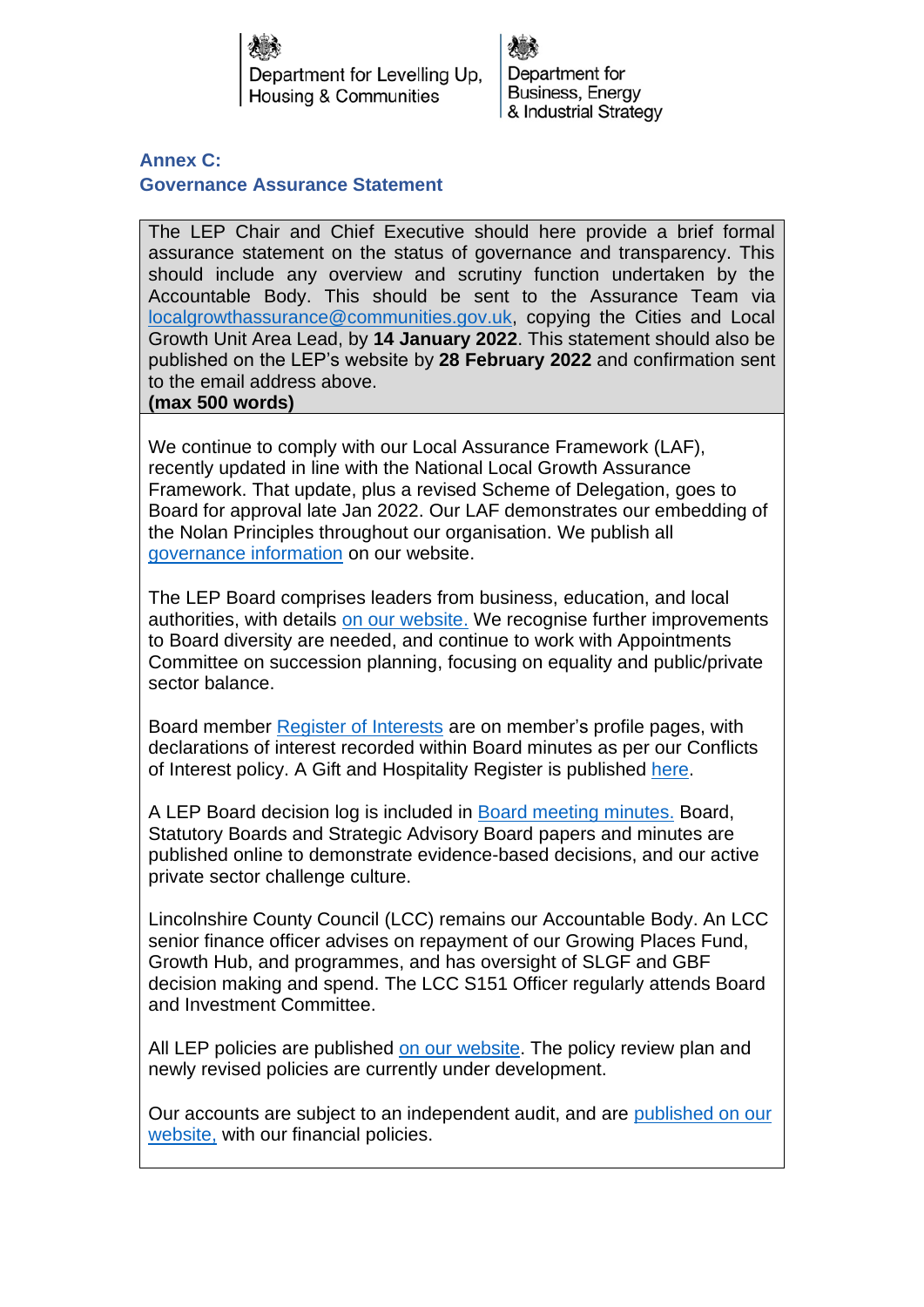Department for Levelling Up. Housing & Communities

Department for Business, Energy & Industrial Strategy

The Finance & Audit Committee (F&A) has oversight & scrutiny of remuneration & financial transactions and has Accountable Body representation. The Investment Board provides strategic assessment of proposed bidding rounds and projects, and funding approval recommendations. The Accountable Body provide governance and transparency oversight and agree scrutiny arrangements. We provide an open offer to the Greater Lincolnshire Upper Tier and Unitary Authorities to attend their scrutiny panels to share updates on our work, and hold membership of the Joint Strategic Oversight Committee for Greater Lincolnshire.

Our AGM was held on 2nd November 2021, concurrently with our Annual Conference, to maximise attendance.

We are extremely active with stakeholder collaboration and engagement, working closely with the Midlands Engine, Local Authorities, local institutions, and Business Representative Organisations.

We programme manage 36 projects and 4 programmes to the value of £149.5m. We work closely with the Accountable Body and project managers to ensure resources are used effectively within the required timescales, and risks are managed appropriately. We operate an independent, transparent, and robust appraisal and selection process, and project progress is published on our website, in line with branding requirements.

A new Risk Management Plan and Register will be reviewed by F&A in Feb 2022, and enhanced performance monitoring and reporting will be launched for 22/23 with a new Director's Dashboard.

Mindful of the uncertainties of LEP Review, we have conducted scenario planning with the Board, ensuring plans are prepared to maintain the important work of the LEP through any future changes.

Signed:

Name: Pat Doody Position: Chair Date: 6<sup>th</sup> January 2022